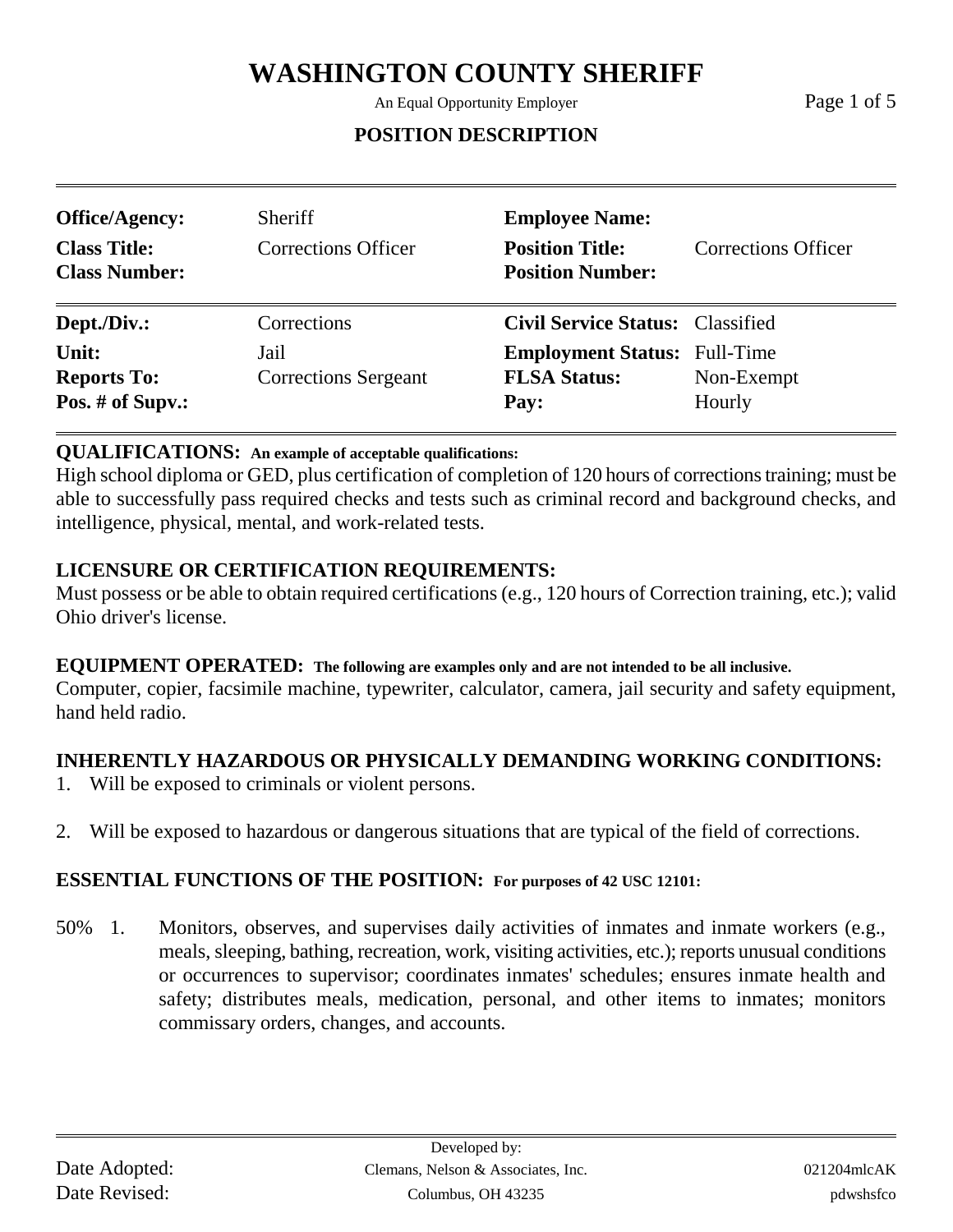An Equal Opportunity Employer Page 2 of 5

#### **POSITION DESCRIPTION**

**Office/Agency:** Sheriff **Employee Name: Class Number: Position Number:** Unit: Jail **Pos. # of Supv.: Normal Hours:**

**Class Title:** Corrections Officer **Position Title:** Corrections Officer **Dept./Div.:** Corrections **Reports To:** Corrections Sergeant

> **Knowledge of**: correctional facility security practices, procedures, and equipment; correctional facility regulatory standards; correctional facility food service rules; two-way radio operations; unit policies and procedures; agency policies and procedures; department policies and procedures; federal, state, and local laws; security practices and procedures; office practices and procedures; records management; human relations; supervisory principles and practices.

> **Skill in:** computer operation; motor vehicle operation; corrections equipment operation; use of restraint devices.

> **Ability to:** carry out detailed but basic written or oral instructions; deal with problems involving several variables within familiar context; recognize unusual or threatening conditions and take appropriate action; complete routine forms; prepare accurate documentation; compile and prepare reports; communicate effectively; train or instruct others; understand a variety of written and/or verbal communications; develop and maintain effective working relationships; resolve complaints; demonstrate physical agility; subdue and/or restrain adults; maintain fitness standards; travel to and gain access to work site.

30% 2. Communicates with inmates during the booking process to obtain personal information; assists with performance of other intake activities (e.g., takes fingerprints, photographs, performs searches of individuals for contraband, secures personal belongings, etc.); controls outside visitation in accordance with departmental regulations; enters information into computer; prepares reports and related documents.

> **Knowledge of**: inventory control; correctional facility security practices, procedures, and equipment; correctional facility regulatory standards; intake procedures; two-way radio operations; unit policies and procedures; agency policies and procedures; department policies and procedures; techniques of collection and preservation of evidence; federal, state, and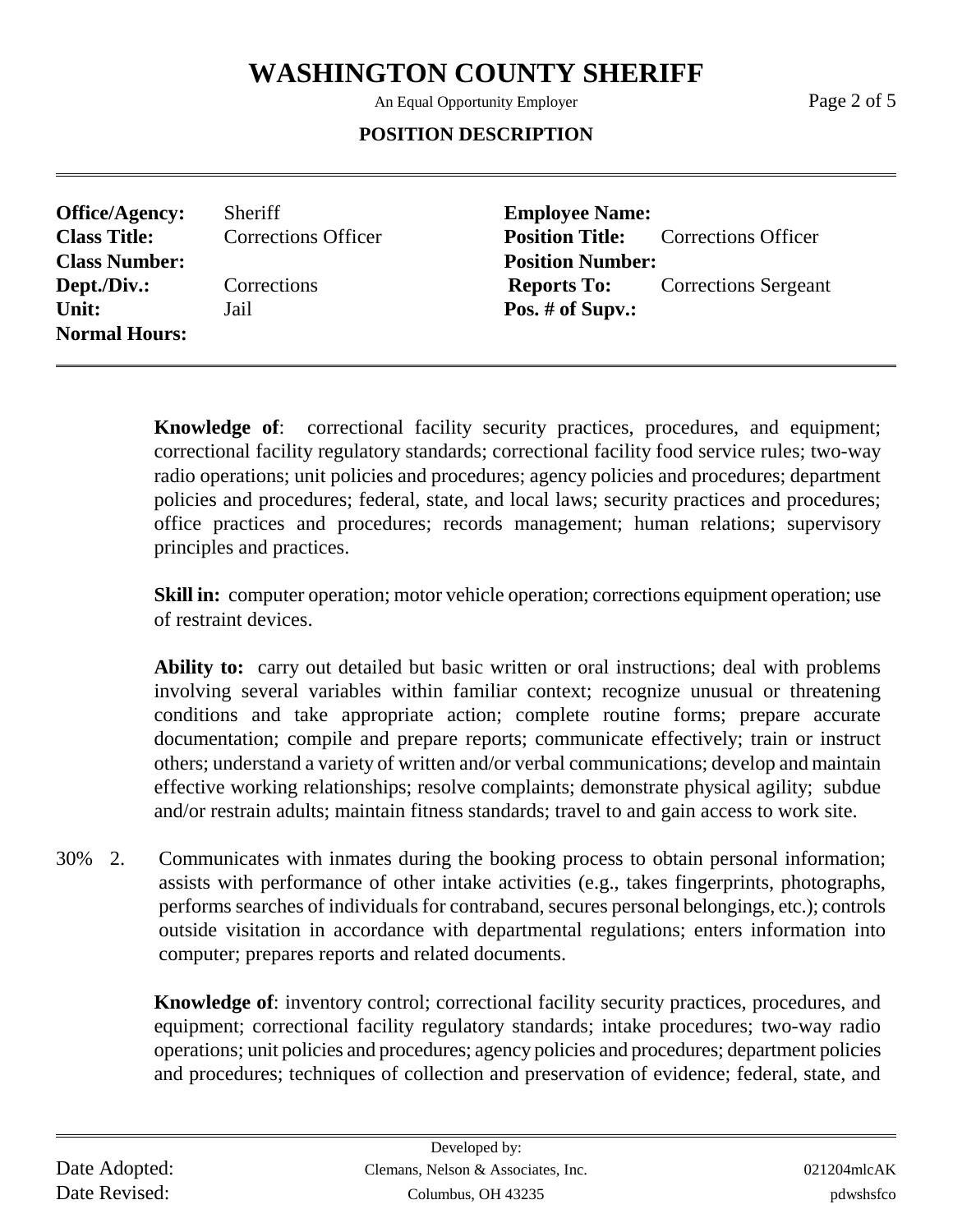An Equal Opportunity Employer Page 3 of 5

#### **POSITION DESCRIPTION**

**Office/Agency:** Sheriff **Employee Name: Class Title:** Corrections Officer **Position Title:** Corrections Officer **Class Number: Position Number: Dept./Div.:** Corrections **Reports To:** Corrections Sergeant Unit: Jail **Pos. # of Supv.: Normal Hours:**

local laws; security practices and procedures; office practices and procedures; records management; human relations.

**Skill in:** computer operation; fingerprinting; corrections equipment operation.

**Ability to**: carry out detailed but basic written or oral instructions; deal with problems involving several variables within familiar context; recognize unusual or threatening conditions and take appropriate action; add, subtract, multiply, and divide whole numbers; complete routine forms; prepare accurate documentation; compile and prepare reports; respond to routine inquiries from public and/or officials; communicate effectively; train or instruct others; understand a variety of written and/or verbal communications; develop and maintain effective working relationships; subdue and/or restrain adults; maintain fitness standards.

10% 3. Conducts security checks of facility (e.g., checks lights, locks, control panel, related equipment, etc.); operates and controls electronic doors; searches cell areas; visually monitors video and audio equipment in control room to detect unusual occurrences; inspects personal effects of inmates; searches for and removes contraband; performs electrical and water facility inspections of housing block and ensures that all equipment is operational.

> **Knowledge of**: correctional facility security practices, procedures, and equipment; correctional facility regulatory standards; two-way radio operations; unit policies and procedures; agency policies and procedures; department policies and procedures; first aid practices; federal, state, and local laws; security practices and procedures; human relations.

**Skill in:** computer operation; corrections equipment operation; use of restraint devices.

**Ability to:** carry out detailed but basic written or oral instructions; deal with problems involving several variables within familiar context; recognize unusual or threatening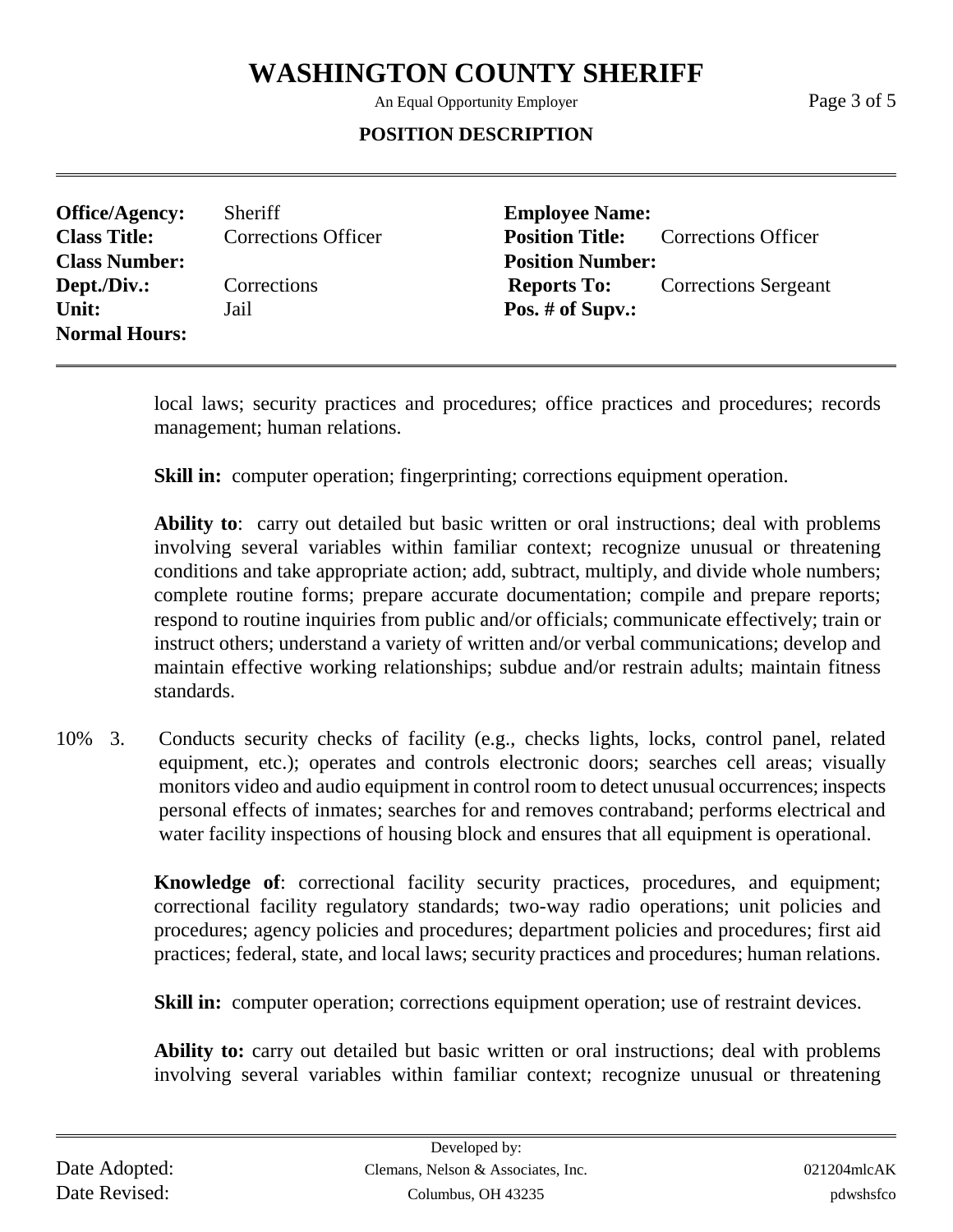An Equal Opportunity Employer Page 4 of 5

### **POSITION DESCRIPTION**

**Office/Agency:** Sheriff **Employee Name: Class Title:** Corrections Officer **Position Title:** Corrections Officer **Class Number: Position Number: Dept./Div.:** Corrections **Reports To:** Corrections Sergeant Unit: Jail **Pos. # of Supv.: Normal Hours:**

conditions and take appropriate action; communicate effectively; understand a variety of written and/or verbal communications; handle sensitive or technical inquiries from and contacts with officials and general public; develop and maintain effective working relationships; resolve complaints; demonstrate physical agility; subdue and/or restrain adults; maintain fitness standards; travel to and gain access to work site.

10% 4. Receives and records telephone and walk-in calls and complaints regarding corrections activities; transmits radio communications; distributes mail; processes military records checks; records absenteeism.

> **Knowledge of**: correctional facility security practices, procedures, and equipment; correctional facility regulatory standards; two-way radio operations; unit policies and procedures; agency policies and procedures; department policies and procedures; security practices and procedures; public relations; office practices and procedures; records management; human relations.

**Skill in:** computer operation.

**Ability to**: carry out detailed but basic written or oral instructions; deal with problems involving several variables within familiar context; add, subtract, multiply, and divide whole numbers; complete routine forms; prepare accurate documentation; compile and prepare reports; respond to routine inquiries from public and/or officials; communicate effectively; understand a variety of written and/or verbal communications; answer routine telephone inquiries; develop and maintain effective working relationships; resolve complaints.

- 5. Demonstrates regular and predictable attendance.
- 6. Maintains necessary certifications and licenses.